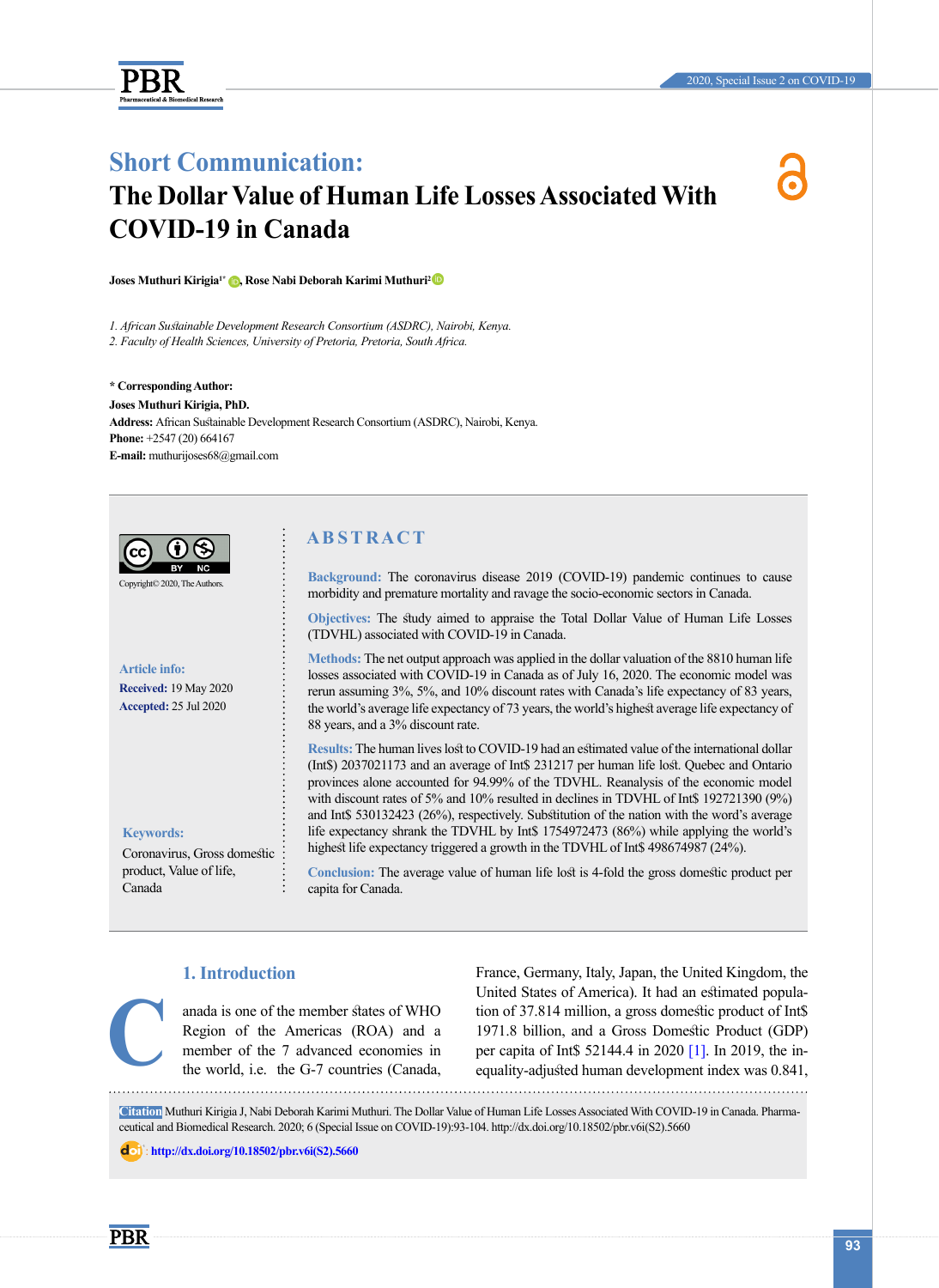

and the Gini coefficient was 34.0. The lowest 40% held about 18.9% of the national income in Canada compared to 25.3% and 13.6% held by the wealthiest 10% and 1% [\[2\].](#page-10-1) The International Monetary Fund (IMF) predicts that Canada's real GDP growth would decline by 6.2% in 2020 due to the adverse impact of the ongoing Coronavirus Dis-ease 2019 (COVID-19) pandemic [\[3\].](#page-10-2)

As of July 16, 2020, 13699621 COVID-19 cases have been reported in the world, including 8157677 (58.2%) recoveries, 4954970 (37.4%) currently infected patients (active cases), and  $586974$  (4.3%) deaths  $[4]$ . Canada had 108829 COVID-19 cases that included 8810 (8.1%) deaths, 72485 (66.4%) recovered cases, and 27534 (25.4%) active cases [5]. Of the total COVID-19 cases in Canada, Quebec bore 52.35%, Ontario 34.06%, Alberta 8.16%, British Columbia 2.88%, Nova Scotia 1%, Saskatchewan 0.81%, Manitoba 0.3%, Newfoundland and Labrador 0.24%, New Brunswick 0.15%, Prince Edward Island 0.03%, Yukon 0.01%, Northwest territories 0.005%, Nunavut 0%, and repatriated traveller cases  $0.01\%$  [\[6\]](#page-10-3).

Approximately 64.03% of the deaths in Canada occurred in Quebec, 30.96% in Ontario, 2.15% in British Columbia, 1.83% in Alberta, 0.73% in Nova Scotia, 0.17 in Saskatchewan, 0.08% in Manitoba, 0.03% in Newfoundland and Labrador, and 0.02% in New Brunswick Province [\[6\]](#page-10-3). The remaining provinces of Prince Edward Island and the territories of Yukon, Northwest Territories, and Nunavut had not reported any deaths at the time.

In 2017, Canada had a UnitedHealthcare (UHC) service coverage index of 89%, which was higher than the average of 79% in the ROA  $[7]$ . However, with a gap of 11% in the coverage of essential health services, Canada cannot be complacent. Around 0.5% of the Canadian population had household expenditures on health greater than 25% of total household income, which was lower than the average of 1.8% for the ROA.

In Canada, domestic general government health expenditure forms 19.3% of the general government expenditure, which is higher than an average of 13.2% in the ROA. Even in terms of current health expenditure (CHE) per capita, Canada had US\$ 4755 CHE compared to an average of US\$ 1019 in the ROA  $[8]$ .

Canada's health workforce densities of 23.1 medical doctors and 99.2 nursing and midwifery personnel per 10000 population were generally comparable to the average of 24.0 medical doctors and 83.3 nursing personnel in the ROA [7]. Canada's average of the 13 International Health Regulations (IHR) core capacities score of 99% was higher than the mean of 71% for the ROA in 2019 [7].

Approximately 99% and 82% of Canada's population use safely-managed drinking-water and sanitation, which was significantly higher than the mean of 79% and 49% in the ROA [7]. Even though the indicators mentioned above are better than the averages for the ROA, some limited coverage gaps still lurk in Canada; therefore, the government is much aware that there is no room for complacency.

The COVID-19 pandemic had a substantial negative impact on agriculture  $[9]$ , education  $[10, 11]$ , wholesale trade  $[12]$ , gig economy  $[13]$ , small businesses  $[14]$ , manufacturing and service industries [\[15\],](#page-10-9) and labor force and work [\[16\]](#page-10-10). As explained in Canada's CO-VID-19 economic response plan, the government of Canada is taking significant measures to mitigate the negative impact of the global pandemic on individuals, businesses, and sectors [\[17\]](#page-10-3). Information on the dollar value of human lives lost due to COVID-19 in Canada is missing so far.

The objective of the study was to appraise the dollar value of human life losses associated with COVID-19 in Canada.

### **2. Materials and Methods**

### **Study location and subjects**

The study focuses on the 8810 people in Canada who died from COVID-19 as of July 16, 2020. The analysis was done separately on the 8 Canadian provinces that had notified deaths associated with COVID-19.

### **Conceptual framework**

The net output approach (also known as the human capital approach) was applied in the dollar valuation of human life losses associated with COVID-19 in Canada. The standard measure of national output is the GDP. A country's GDP is the sum of total spending on consumer goods and services, investment, government, and net exports, i.e. exports minus imports. Premature death associated with COVID-19 erodes these GDP components. Death from COVID-19 (or any other cause) terminates the stock of human capital, which is the "knowledge, skills, competencies and attributes (including physical, emotional and mental health) embodied in individuals that facilitate the creation of personal, social and economic wellbeing" [\[18\].](#page-10-11) Following every loss of life as-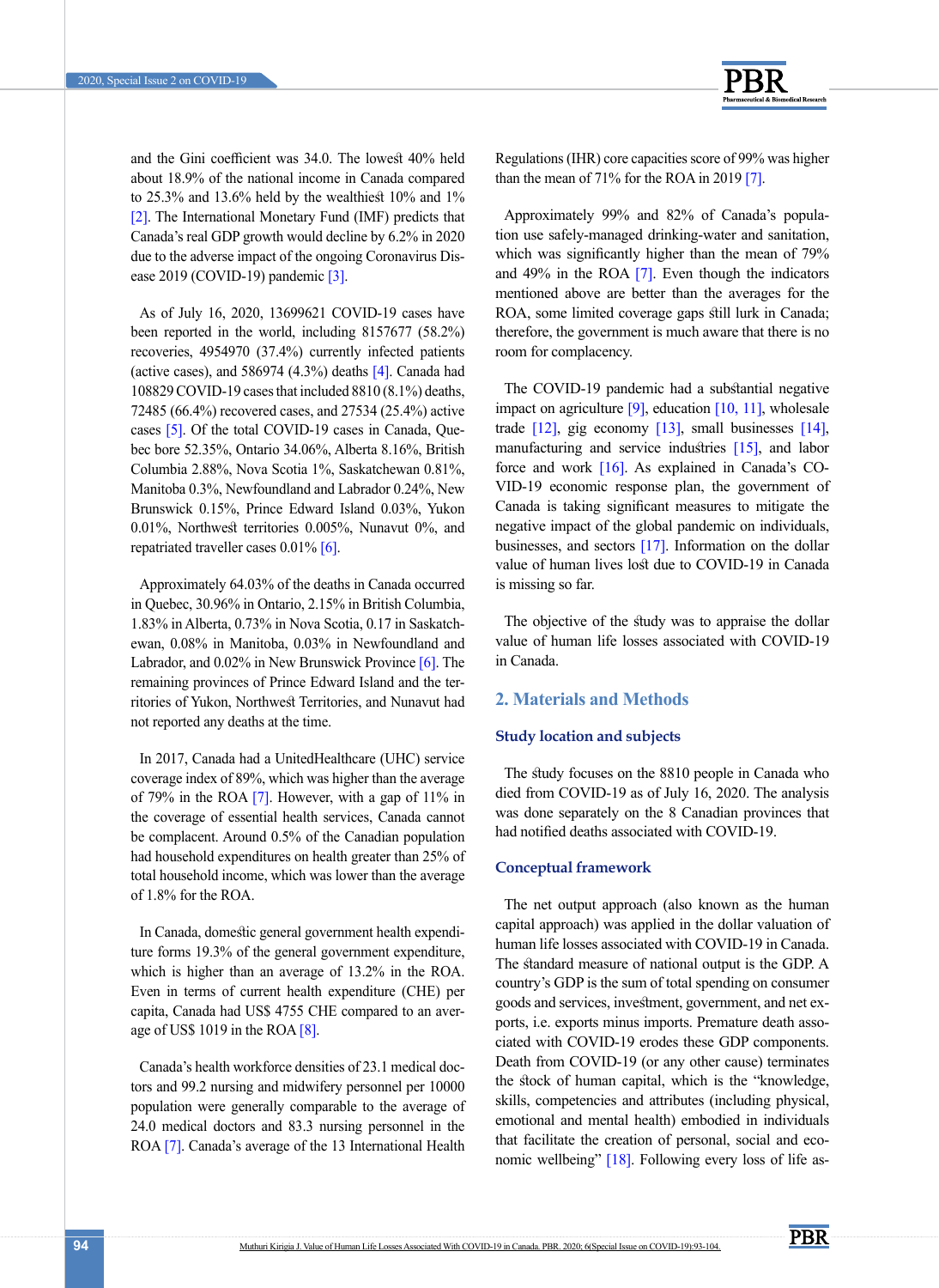

#### <span id="page-2-2"></span>**Table 1.** Data and resources used in the Canada analysis

| <b>Variables</b>                                                                                                            | Data                                                                                                                                                                                                                                                                                                                                             | Data Sources                                                                   |
|-----------------------------------------------------------------------------------------------------------------------------|--------------------------------------------------------------------------------------------------------------------------------------------------------------------------------------------------------------------------------------------------------------------------------------------------------------------------------------------------|--------------------------------------------------------------------------------|
| Per capita Gross Domestic Prod-<br>uct (GDP) in Canada                                                                      | International dollar (Int\$) 52144.4                                                                                                                                                                                                                                                                                                             | International Monetary Fund<br>(IMF) [1]                                       |
| Cumulative number of deaths<br>due to COVID-19 in Canada by<br>July 16, 2020                                                | 8810                                                                                                                                                                                                                                                                                                                                             | Worldometer [5]                                                                |
| Proportion of deaths from CO-<br>VID-19 per age group in Canada                                                             | 0-19 years=0.000114982; 20-29 years=0.00103484; 30-39 years=0.001724733<br>years; 40-49 years=0.00528918; 50-59 years=0.022996436; 60-69<br>years=0.070829022; 70-79 years=0.180637001; and 80 years and old-<br>er=0.717373807                                                                                                                  | Statistics Canada [6]                                                          |
| Share of COVID-19 deaths by<br>Canadian 10 provinces and 3<br>territories                                                   | Provinces and territories: Newfoundland and Labrador=0.000341297; Nova<br>Scotia=0.007167235; New Brunswick=0.000227531; Quebec=0.640273038;<br>Ontario=0.30967008; Manitoba=0.000796359; Saskatchewan=0.001706485;<br>Alberta=0.018316268; British Columbia=0.021501706; Prince=Edward Island=0;<br>Yukon=0: Northwest Territories=0: Nunavut=0 | Government of Canada [6]                                                       |
| Average Life Expectancy at birth<br>in years (ALE)                                                                          | Canada ALE =82.96 years; global ALE=73.2 years; Japanese Females ALE (world<br>highest)=88.09 years [25].                                                                                                                                                                                                                                        | Wordometer [26]                                                                |
| Discount rate                                                                                                               | 3%, 5%, 10%                                                                                                                                                                                                                                                                                                                                      | Kirigia and Muthuri [21, 22,<br>24, 25]; Kirigia, Muthuri, and<br>Nkanata [23] |
| Canada's per capita current<br>health expenditure in Interna-<br>tional Dollars (Int\$) or Purchasing<br>Power Parity (PPP) | Int\$ 4929                                                                                                                                                                                                                                                                                                                                       | World Health Organization<br>$(WHO)$ [8]                                       |
|                                                                                                                             |                                                                                                                                                                                                                                                                                                                                                  | PBR                                                                            |

sociated with COVID-19, such embodied capabilities that hitherto enabled victims to make a positive contribution to GDP, family, and community are permanently lost.

In line with past studies [19-25], the total dollar value of human life lost due to COVID-19 in Canada equals the addition of dollar values of human life lost at the age groups of 0-19 years old, 20-29 years old, 30-39 years old, 40-49 years old, 50-59 years old, 60-69 years old, 70-79 years old, and 80 years and older. In the algebraic form [\[21-25\]](#page-10-12) [\(Formula 1\)](#page-2-0):

<span id="page-2-0"></span>
$$
\hspace{-0.1cm} 1. \hspace{0.1cm} \text{TDVHL}_{\text{canada}}\hspace{-0.1cm} = \hspace{-0.1cm} \sum_{\epsilon=1}^{\epsilon=8} \text{DVHL}_{\epsilon}
$$

, where  $\sum_{\epsilon=1}^{\epsilon=8}$  is the addition from group 1 to 8, is age group,  $=1$  is 0-19 years old,  $=2$  is 20-29 years old,  $=3$  is 30-39 years old, =4 is 40-49 years old, =5 is 50-59 years old,  $=6$  is 60-69 years old,  $=7$  is 70-79 years old, and  $=8$ is 80 years and older [\(Formula 2\)](#page-2-1).

<span id="page-2-1"></span>
$$
2.\quad DVHL_{\epsilon}\!\!=\!\!\!\sum_{\tau=1}^{T\!=\!n}(\mathcal{V}_{_{(1+\tau)}}\tau)^\times(K_{_{1}}\!\cdot\!K_{_{2}})\!\times\!(K_{_{3}}\!\cdot\!K_{_{4}})\!\times\!(K_{_{5}}\!\times\!K_{_{6}})
$$

The dollar value of human life lost per age group was estimated using the following formula [\[21-25\]](#page-10-12):

, where: is the discount factor, r refers to the 3% discount rate, denotes the year of life lost, =1 is the first and =n is the last year of life lost in the age group , is Canada's per capita GDP, refres to the per capita current health expenditure of Canada; is the average life expectancy at birth of Canada, is the average age at onset of death in age group , is the number of deaths associated with CO-VID-19 in Canada, and is the proportion of deaths from COVID-19 borne by age group. The year 2020 was taken as the base year for the analysis [\[21-25\]](#page-10-12). The equations were estimated using Microsoft Excel software.

### **Data and resources**

[Table 1](#page-2-2) contains the data and data sources used in the Canada analysis.

### **3. Results**

Findings from analysis assuming Canada's average life expectancy of 82.96 years and 3% discount rate

A total of 8810 human lives lost to COVID-19 had an estimated value of Int\$ 2037021173 and an average of Int\$ 231217 per human life lost. Of the TDVHL, 0.1% occurred to 0-19 years old, 0.6% to 20-29 years old, 0.9% to 30-39 years old, 2.4% to 40-49 years old, 8.8% to 50-59 years old, 19.9% to 60-69 years old, 25.9% to 70-79 years old, and 41.4% to 80 years old and older. About 54.6% of the TDVHL was among persons aged 50 to 79 years. The dollar value per human life lost decreased substantially with an increase in age. For example, the dollar value per human lost in the age group 80 years and above was 9.7 times lower than 20-29 years old [\(Table 2\)](#page-3-0).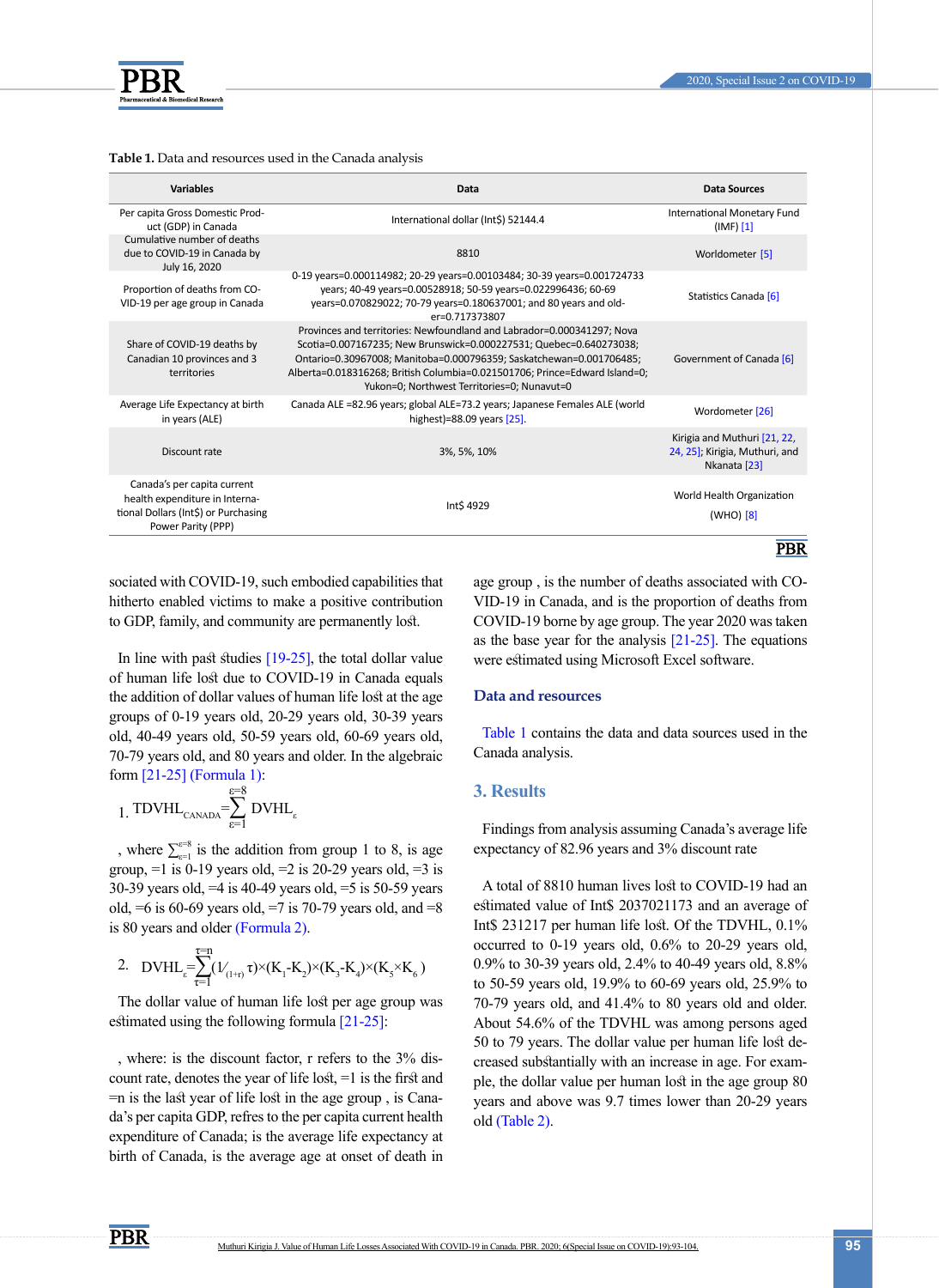

<span id="page-3-0"></span>**Table 2.** The dollar value of human lives lost from COVID-19 in Canada using the national average life expectancy and a 3% discount rate

| <b>Age Group</b>   | The Dollar Value of Human Lives Lost at a 3% Discount<br>Rate (Int\$ or PPP) | Average Discounted Dollar Value per Human Life Lost per Age<br>Group (Int\$ or PPP) |
|--------------------|------------------------------------------------------------------------------|-------------------------------------------------------------------------------------|
| $0-19$ years       | 1410028                                                                      | 1391943                                                                             |
| 20-29 years        | 11764911                                                                     | 1290446                                                                             |
| 30-39 years        | 18127188                                                                     | 1192979                                                                             |
| 40-49 years        | 49486342                                                                     | 1061992                                                                             |
| 50-59 years        | 179493390                                                                    | 885956                                                                              |
| 60-69 years        | 405214420                                                                    | 649378                                                                              |
| 70-79 years        | 527454241                                                                    | 331438                                                                              |
| 80 years and older | 844070653                                                                    | 133554                                                                              |
| Total              | 2037021173                                                                   | 231217                                                                              |
|                    |                                                                              | <b>PBR</b>                                                                          |

### **Distribution of the TDVHL by provinces and territories of Canada**

[Figure 1](#page-3-1) shows the share of TDVHL across 9 Canadian provinces that had recorded COVID-19 deaths by July 16, 2020.

Out of Int\$ 2037021173 TDVHL, 64.03% occurred in Quebec, 30.97% in Ontario, 2.15% in British Columbia, 1.83% in Alberta, 0.72% in Nova Scotia, 0.08% in Manitoba, 0.17% in Saskatchewan, 0.03% in Newfoundland and Labrador, and 0.02% in New Brunswick Canadian provinces. The provinces of Quebec and Ontario alone bore Int\$ 1935054243 (94.99%) of TDVHL. The remaining province of Prince Edward Island and the three Canadian territories (Yukon, Northwest, and Nunavut) had not recorded any loss of lives associated with CO-VID-19 by July 16, 2020.

### **The sensitivity of TDVHL to changes in the discount rate**

As shown in [Table 3](#page-4-0), a reanalysis of the economic model with a discount rate of 5% resulted in a decline in TDVHL of Int\$ 192721390 (9%), and the average dollar value per human life lost decreased by Int\$ 21875. Use a discount rate of 10% reduced TDVHL by Int\$ 530132423 (26%) and the average value per human life of Int\$ 60174.



<span id="page-3-1"></span>Figure 1. The discounted value of human lives lost to COVID-19 by provinces in Canada (Int\$ 2020)

**PBR** 

**PBR** 

. . . . . . . . . . . .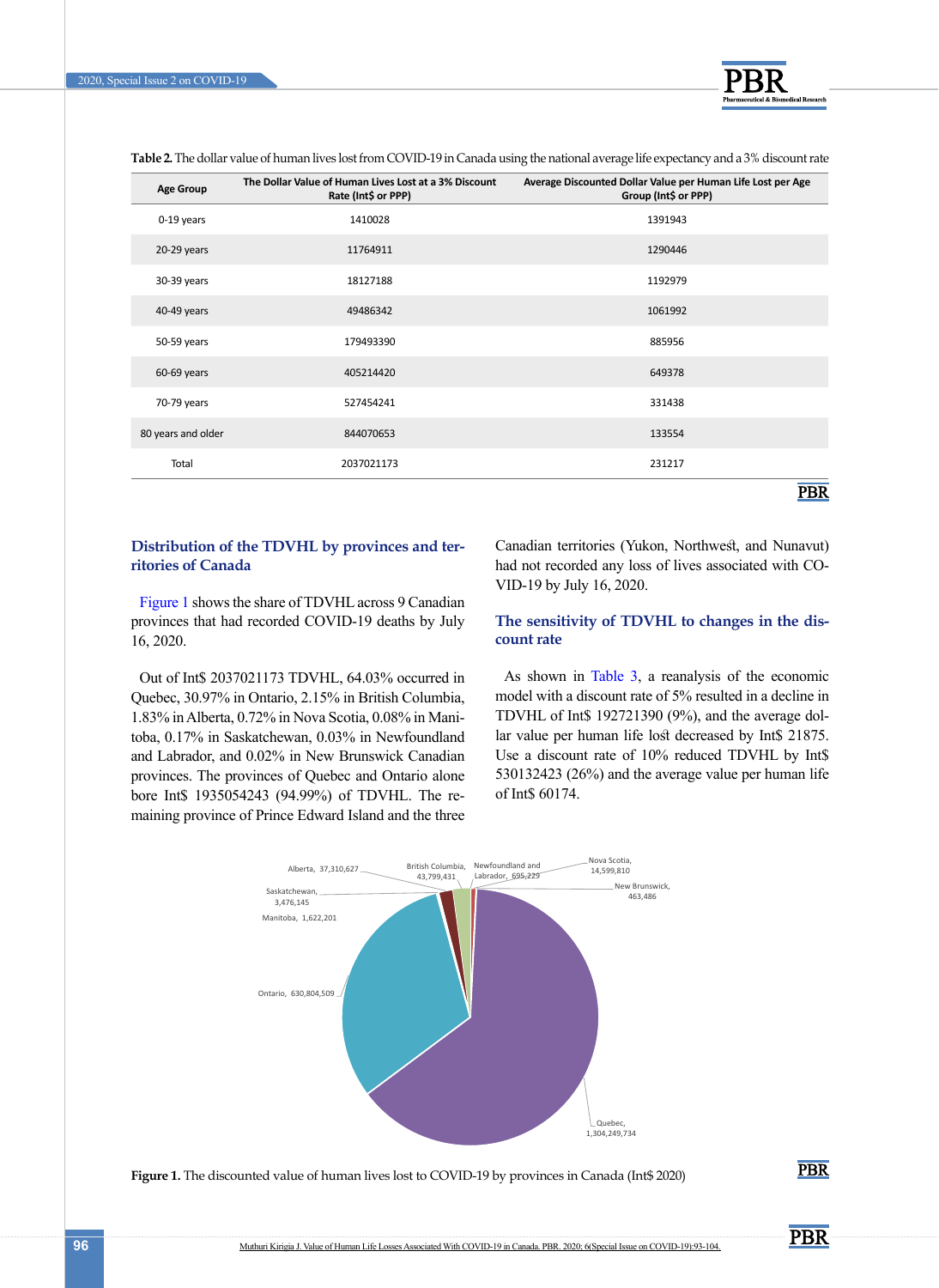

| <b>Age Group</b>                    | The Dollar Value of Human Lives Lost at a 5% Discount<br>Rate (Int\$ or PPP) | The Dollar Value of Human Lives Lost at a 10% Discount Rate<br>(Int\$ or PPP) |
|-------------------------------------|------------------------------------------------------------------------------|-------------------------------------------------------------------------------|
| 0-19 years                          | 929420                                                                       | 477834                                                                        |
| 20-29 years                         | 8101064                                                                      | 4287496                                                                       |
| 30-39 years                         | 12969163                                                                     | 7100388                                                                       |
| 40-49 years                         | 37111559                                                                     | 21413099                                                                      |
| 50-59 years                         | 142512254                                                                    | 89024597                                                                      |
| 60-69 years                         | 344405764                                                                    | 241635023                                                                     |
| 70-79 years                         | 485640807                                                                    | 400862228                                                                     |
| 80 years and older                  | 812629752                                                                    | 742088085                                                                     |
| Total                               | 1844299783                                                                   | 1506888750                                                                    |
| Dollar value per human<br>life lost | 209342                                                                       | 171043                                                                        |
|                                     |                                                                              | <b>PBR</b>                                                                    |

<span id="page-4-0"></span>**Table 3.** The discounted dollar value of human lives lost from COVID-19 in Canada holding national life expectancy constant and using 5% and 10% discount rates

**Table 4.** The discounted dollar value of human lives lost from COVID-19 in Canada using the average world and the world's highest life expectancies

| <b>Age Group</b>                    | The Dollar Value of Human Lives Lost at a 3% Discount Rate<br>and Global Mean Life Expectancy Of 73.2 Years (Int\$) | The Dollar Value of Human Lives Lost at a 3% Discount Rate<br>And the World's Highest Life Expectancy Of 88.09 Years (Int\$) |
|-------------------------------------|---------------------------------------------------------------------------------------------------------------------|------------------------------------------------------------------------------------------------------------------------------|
| 0-19 years                          | 477216                                                                                                              | 478032                                                                                                                       |
| 20-29 years                         | 4264267                                                                                                             | 4294946                                                                                                                      |
| 30-39 years                         | 6999969                                                                                                             | 7132595                                                                                                                      |
| 40-49 years                         | 20614352                                                                                                            | 21669277                                                                                                                     |
| 50-59 years                         | 80017011                                                                                                            | 91913543                                                                                                                     |
| 60-69 years                         | 169675884                                                                                                           | 264714027                                                                                                                    |
| 70-79 years                         | $\mathbf 0$                                                                                                         | 553527197                                                                                                                    |
| 80 years and older                  | $\mathbf 0$                                                                                                         | 1591966543                                                                                                                   |
| Total                               | 282048700                                                                                                           | 2535696161                                                                                                                   |
| Dollar value per human<br>life lost | 32015                                                                                                               | 287820                                                                                                                       |
|                                     |                                                                                                                     | <b>PBR</b>                                                                                                                   |

### **The sensitivity of TDVHL to variations in life expectancy**

As portrayed in Table 4, re-calculation of the model with the world's average life expectancy induced a contraction in the TDVHL of Int\$ 1754972473 (86%) and a decrease in the average value per human life of Int\$ 199202. Replacement of the national life expectancy with the world highest life expectancy triggered

a growth in the TDVHL of Int\$ 498674987 (24%) and an Int\$ 56603 increase in the average dollar value per human life lost.

### **4. Discussion**

The main findings of this study are as follows: The 8810 human lives losses associated with COVID-19 had an estimated value of Int\$ 2037021173, which equiva-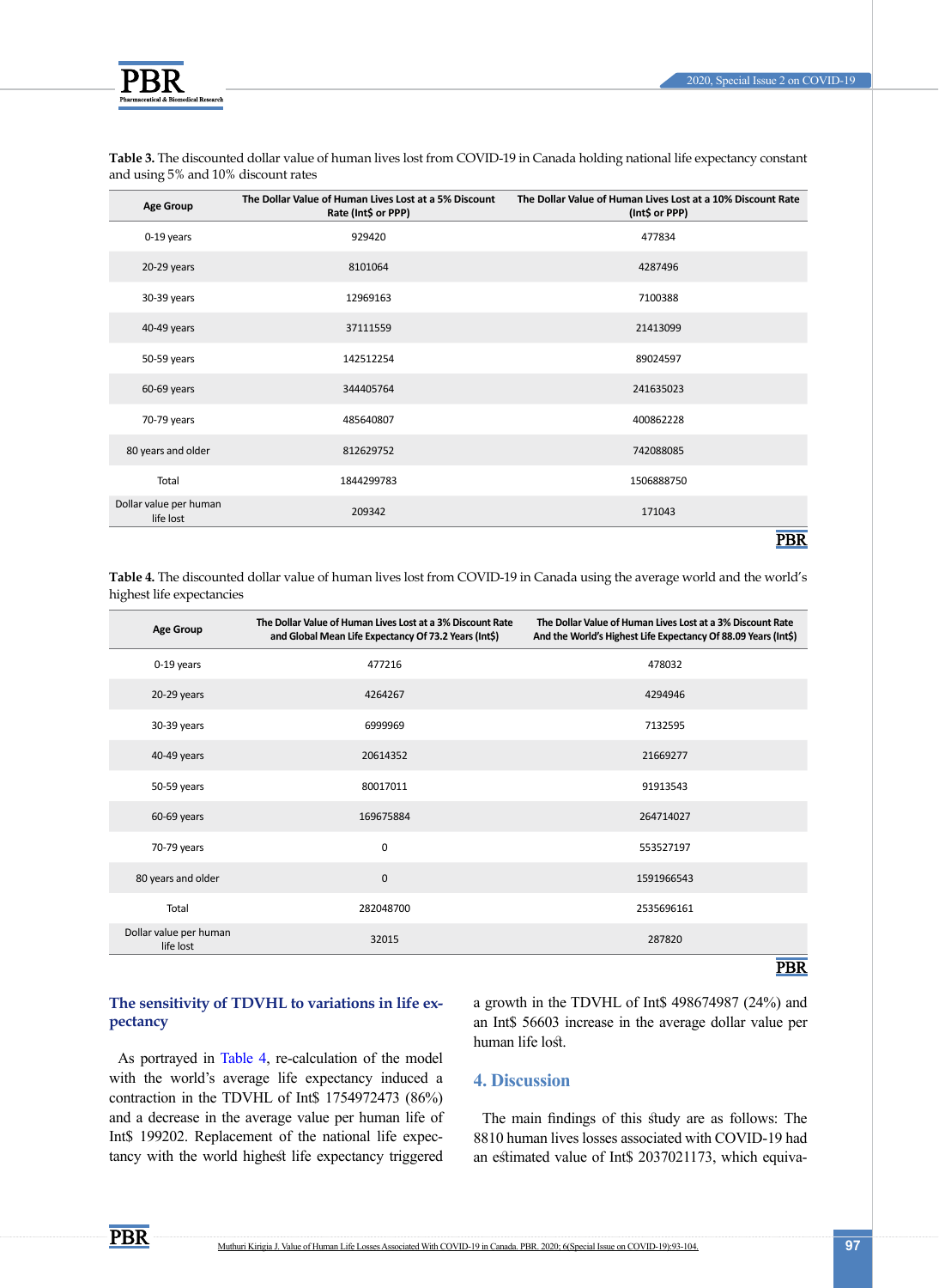

**Table 4.** A comparison of Canada's cumulative COVID-19 cases (as of July 16, 2020) with those of other major advanced economies (G-7 countries)

| COVID-19                                        | Canada | France | Germany | Italy  | Japan | The UK | The USA    |
|-------------------------------------------------|--------|--------|---------|--------|-------|--------|------------|
| (A). Total cases                                | 108829 | 173304 | 201252  | 243506 | 22508 | 291911 | 3617040    |
| (B). Deaths                                     | 8810   | 30120  | 9148    | 34997  | 984   | 45053  | 140150     |
| (C). Recovered cases                            | 72485  | 78820  | 186000  | 196016 | 18545 | N/A    | 1645966    |
| (D). Active cases (currently infected patients) | 27534  | 64364  | 6104    | 12493  | 2979  | N/A    | 1830924    |
| (E). Cases which had an outcome [E=B+C]         | 81295  | 108940 | 195148  | 231013 | 19529 | N/A    | 1786116    |
| (F). Percentage of dead [F=(B/E)x100]           | 10.8   | 27.6   | 4.7     | 15.1   | 5.0   | N/A    | 7.8        |
| (G). Percentage of recovered [G=(C/E)x100]      | 89.2   | 72.4   | 95.3    | 84.9   | 95.0  | N/A    | 92.2       |
| (H). Total cases per million population         | 2882   | 2655   | 2402    | 4028   | 178   | 4299   | 10925      |
| (I). Deaths per million population              | 233    | 461    | 109     | 579    | 8     | 664    | 423        |
| Tests per million population                    | 88515  | 38790  | 76091   | 100120 | 4639  | 183531 | 135459     |
| Source: Worldometer [4].                        |        |        |         |        |       |        | <b>PBR</b> |

lent to 0.10% of the total GDP of Canada. The dollar value per human life lost due to COVID-19 is Int\$ 231217. The dollar value per human life lost in the age group 80 years and above was 9.7 times lower than that of 20-29 years old. Application of discount rates of 5% and 10% led to contractions in the TDVHL of Int\$ 192721390 (9%) and Int\$ 530132423 (26%), respectively. The higher the discount rate, the lower the TDVHL, indicating an inverse relationship. Use of the world's average life expectancy of 73 years decreased the TDVHL by Int\$ 1754972473 (86%), while application of the world's highest life expectancy of 88 years grew the TDVHL by Int\$ 498674987 (24%). The higher the life expectancy assumed, the higher the estimated TDVHL, which denotes a positive relationship.

### **Comparison with other studies**

What does value per human life lost from COVID-19 in Canada compare with those of other countries? The estimated discounted money value per human life lost due to COVID-19 was Int\$ 356203 [\[21\]](#page-10-12) in China, Int\$ 292889 [\[22\]](#page-10-14) in the USA, Int\$ 228514 in Turkey [\[23\]](#page-10-16), Int\$ 470798 in Spain [\[24\]](#page-10-15), and Int\$ 225104 in the UK [\[25\]](#page-10-13). Thus, the estimated dollar value per human life lost due to COVID-19 in Canada of Int\$ 231217 was lower than those of China, the USA, and Spain by Int\$ 124986, Int\$ 61672, and Int\$ 239581, respectively. However, the value per human life lost for Canada was Int\$ 2703 and Int\$ 6113 higher than that of Turkey and the UK, respectively.

### **Comparison of Canada's COVID-19 morbidity and mortality against 6 other G-7 countries**

Table 4 provides a comparison of Canada's total CO-VID-19 cases, deaths, recovered cases, active cases, total cases per million population, deaths per million population, and tests per million population with those of the other 6 G-7 countries (also called the major advanced economies).

Among the G-7 countries, Canada has the fourth-highest total cases of COVID-19 per million population, i.e. after Italy, the UK, and the USA. The total cases per million population in Canada are 16-fold more than those of Japan but 4-fold lower than those of the USA.

Contrastingly, Canada had the third-lowest number of deaths per million population, after Germany and Japan. The percentage of deaths among cases with an outcome in Canada of 11% was 6 points, 6 points, and 3 percentage points higher than those of Germany, Japan, and the USA. However, 17 and 4 percentage points lower than those of France and Italy. The percentage of recoveries from COVID-19 was higher in Germany, Japan, and the USA than in Canada.

Why was the number of deaths per million population in Canada about 2-fold and 29-fold those of Germany and Japan, respectively? Could the variance be due to underlying variations in the Universal Health Coverage (UHC), the International Health Regulations (IHR), and social determinants of health?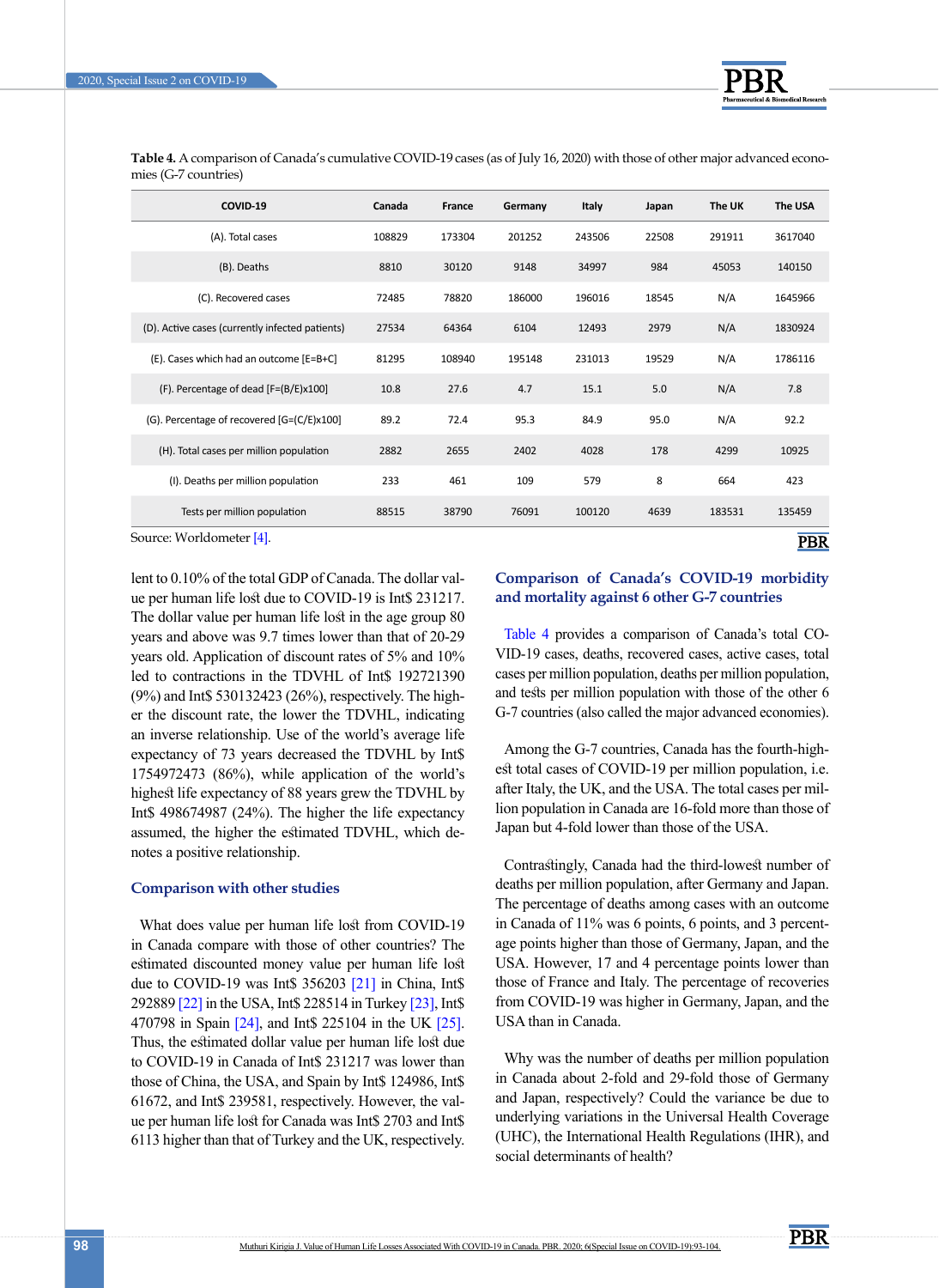

<span id="page-6-0"></span>**Table 5.** A comparison of the health system, water, sanitation, and secondary education indicators in Canada with those of other G-7 countries

| Health System, Water, Sanitation, And Secondary Education Indicators                                          |        | Canada | France | Germany | Italy | Japan | The UK | The USA    |
|---------------------------------------------------------------------------------------------------------------|--------|--------|--------|---------|-------|-------|--------|------------|
| Medical doctors per 10000 population [7]                                                                      |        | 23.1   | 32.7   | 42.5    | 39.8  | 24.1  | 28.1   | 26.1       |
| Nursing and midwifery personnel per 10000 population [7]                                                      |        | 99.4   | 114.7  | 132.4   | 57.4  | 121.5 | 81.7   | 145.5      |
| Dentists per 10000 population [7]                                                                             |        | 6.4    | 6.7    | 8.5     | 8.2   | 8.0   | 5.2    | 5.8        |
| Pharmacists per 10000 population [7]                                                                          |        | 11.2   | 10.6   | 6.5     | 10.9  | 18.0  | 8.9    | 9.2        |
| Psychologists working in mental health sector per 100000 population [27]                                      |        | 48.7   | 48.74  | 49.55   | 3.8   | 3.04  | N/A    | 29.86      |
| Psychiatrists working in mental health sector per 100000 population [27]                                      |        | 14.68  | 20.91  | 13.2    | 5.98  | 11.87 | N/A    | 10.54      |
| Nurses working in mental health sector per 100000 population [27]                                             |        | 68.66  | 98.02  | N/A     | 23.49 | 83.81 | N/A    | 4.28       |
| Social workers working in the mental health sector per 100000 population [27]                                 |        | 145.4  | N/A    | N/A     | 2.59  | 8.33  | N/A    | 60.34      |
| Skilled health professionals per 10000 population [27]                                                        |        | 123.8  | 138    | 179.8   | 97.39 | 136.1 | 112.5  | 117.3      |
| Radiotherapy units per million population [28]                                                                |        | 8.1    | 7.5    | 6.4     | 6.4   | 7.2   | 5.0    | 12.4       |
| Hospital beds (per 10000 population) [28]                                                                     |        | 27     | 64.77  | 82.78   | 34.22 | 134   | 27.58  | 29         |
| Current health expenditure as % gross domestic product [8]                                                    |        | 10.6   | 11.3   | 11.2    | 8.8   | 10.9  | 9.6    | 17.1       |
| Domestic general government health expenditure as % current health expenditure<br>[8]                         |        | 73.7   | 77.1   | 77.7    | 73.9  | 84.1  | 79.4   | 50.1       |
| Out-of-pocket as % of current health expenditure [8]                                                          |        | 14.2   | 9.4    | 12.7    | 23.5  | 12.8  | 16.0   | 11.0       |
| Out-of-pocket expenditure per capita in international dollars (Int\$) or pur-<br>chasing power parity PPP [8] |        | 700.8  | 470.3  | 750.6   | 850.1 | 586.3 | 692.3  | 1,126.3    |
| Current health expenditure (CHE) per capita in (PPP) [8]                                                      |        | 4929   | 5011   | 5923    | 3620  | 4563  | 4338   | 10246      |
| Percentage of population with household expenditure on health greater 25%<br>of income [29]                   |        | 0.5    | 0.22   | 0.11    | 1.08  | 0.6   | 0.48   | 0.78       |
| Universal health coverage index [29]                                                                          |        | 89     | 78     | 83      | 82    | 83    | 87     | 84         |
| Proportion of population using safely-managed drinking-water services (%) [7]                                 |        | 99     | 98     | >99     | 95    | 98    | >99    | >99        |
| Proportion of population using safely-managed sanitation services (%) [7]                                     |        | 82     | 88     | 97      | 96    | 99    | 98     | 90         |
| Population with at least some second-                                                                         | Female | 100    | 81.0   | 96.0    | 76.6  | 95.2  | 82.9   | 95.7       |
| ary education (% ages 25 and older) [2]                                                                       | Male   | 100    | 86.3   | 96.6    | 83.0  | 92.2  | 85.7   | 95.5       |
| Source: UNDP [2], WHO [7, 8, 26, 27, 28, 29].                                                                 |        |        |        |         |       |       |        | <b>PBR</b> |

Comparing the health system and social determinants of health indicators in Canada with those of the other 6 G-7 countries. [Table 5](#page-6-0) compares the health system, water, sanitation, and secondary indicators in Canada with those of the other 6 G-7 countries.

### **Human resources for health**

Regarding human resources for health, Canada has a lower density of skilled health professionals per 10000 population than those for France, Germany, and Japan [27]. Also, the country has lower densities of medical

doctors and nursing personnel compared to France, Germany, Japan, and the USA [7]. The lower densities of key health workforce cadres may have reduced, albeit slightly, Canada's capacity to provide optimal care for COVID-19 patients in serious or critical condition, leading to a higher number of deaths compared to Germany and Japan. On the other hand, Canada's higher ratio of psychiatrists and social workers (per 100000 population) practicing in the mental health sector might enable the country to manage better (than most other G-7 countries) the recovered COVID-19 patients with mental disorders.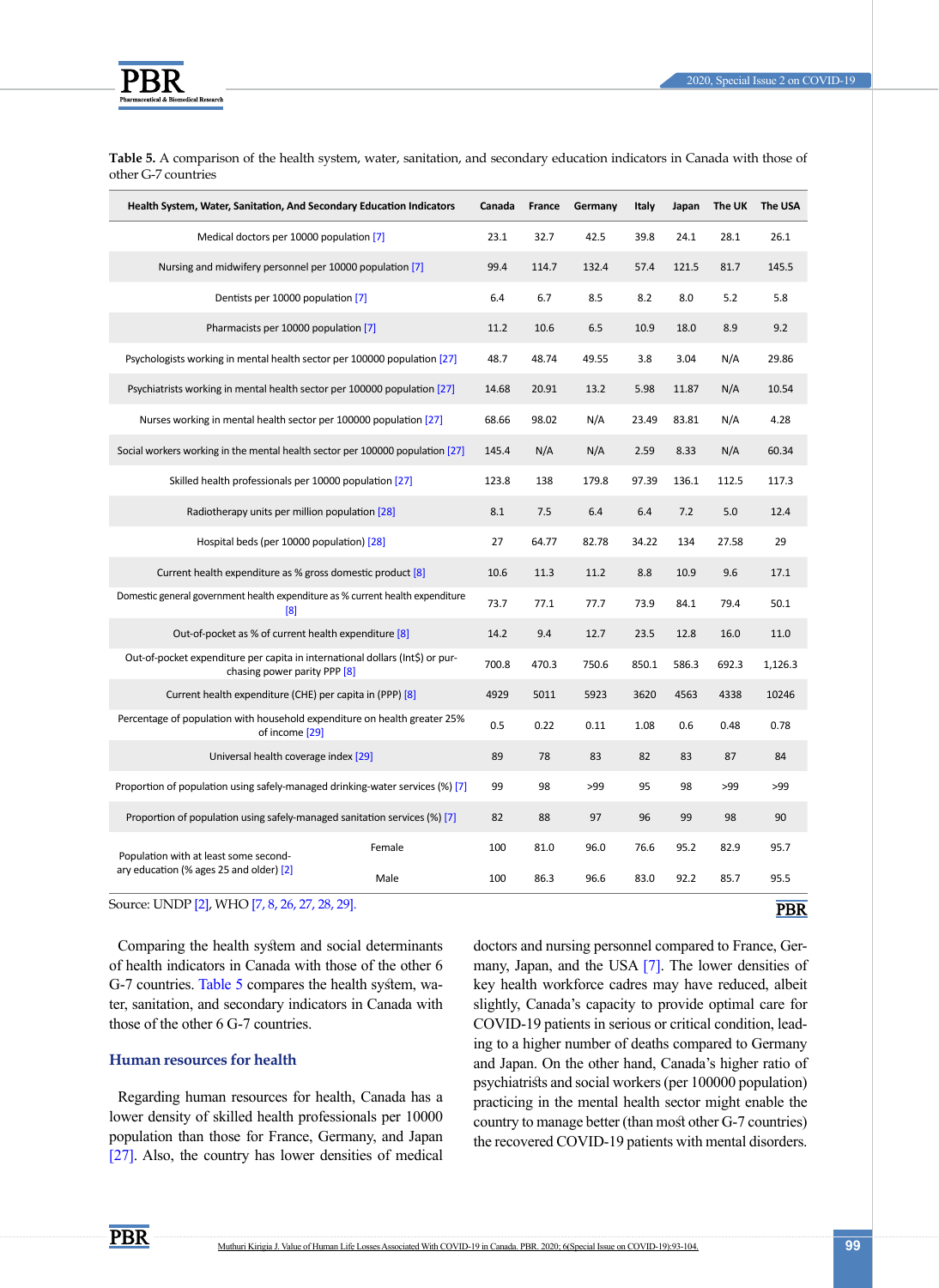



**Figure 2.** A comparison of Canada's and the other G-7 countries IHR core capacities

### **PBR**

## **Infrastructure and medical devices Example 2018** Tal sy

Concerning health infrastructure, Canada has a lower number of hospital beds per 10000 population than all [28]. The density of health infrastructure may be a the other G-7 countries [29]. For instance, the ratios of (albeit imperfect) for the capacity to accommoda hospital beds in France, Germany, and Japan were 2-fold, provide hotel services for COVID-19 cases in no 3-fold, and 5-fold, respectively. Hospitals are crucial for the provision of hospital-based emergency care services [30, 31], strengthening of capacities and supervision of other levels of care, and efficient functions of the refer-

ral system. Concerning medical devices, Canada had a higher density of radiotherapy units (per million population) than France, Germany, Italy, Japan, and the UK [28]. The density of health infrastructure may be a proxy (albeit imperfect) for the capacity to accommodate and provide hotel services for COVID-19 cases in need of inpatient care.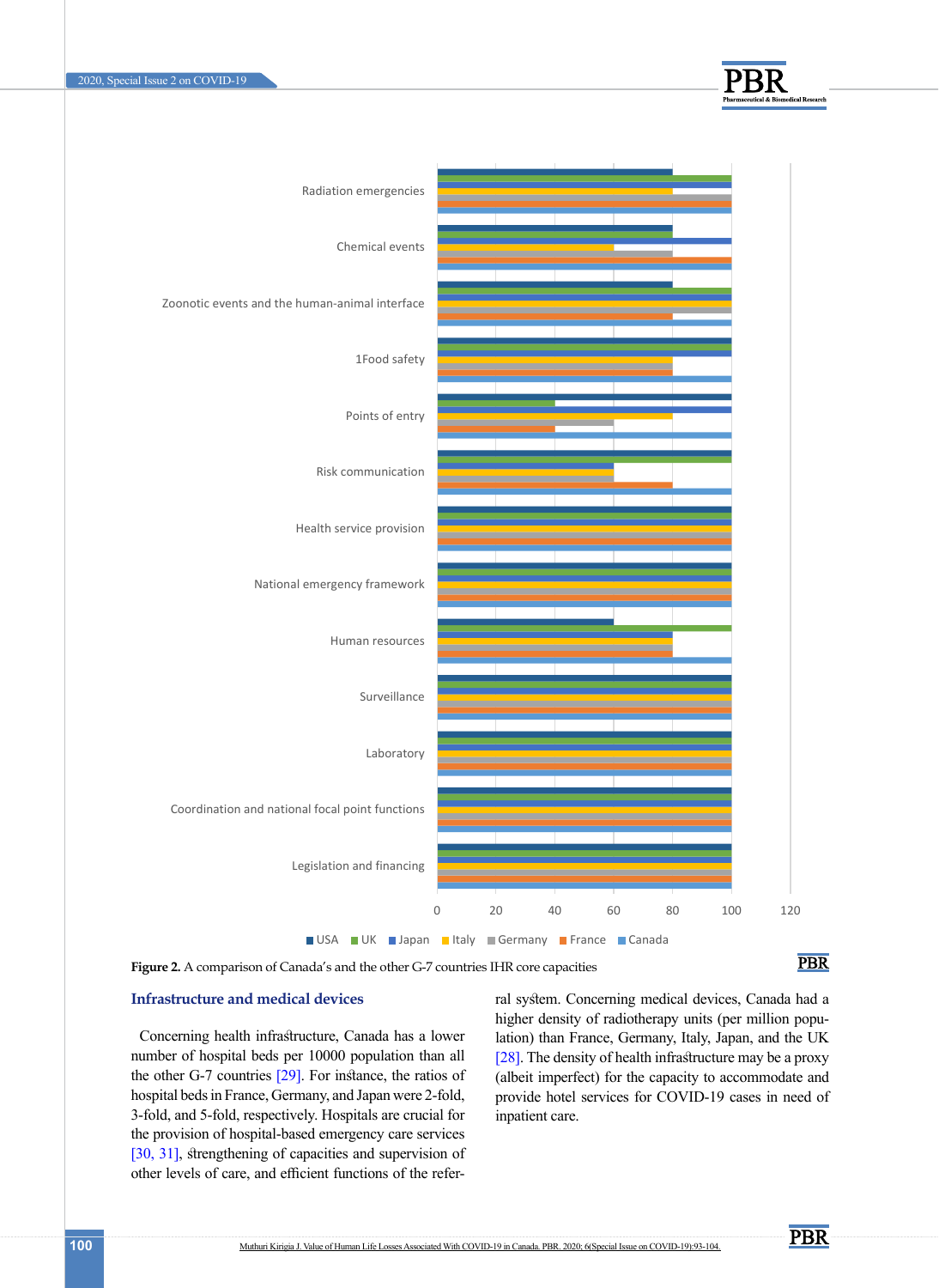

#### 2020, Special Issue 2 on COVID-19

### **Service delivery**

In the Declaration of Astana [32], the WHO Member States and stakeholders are committed to these issues:

"… strengthen health systems by investing in Primary Health Care (PHC) [to] provide a comprehensive range of services and care, including but not limited to vaccination; screenings; prevention, control and management of noncommunicable and communicable diseases; care and services that promote, maintain and improve maternal, newborn, child and adolescent health; and mental health and sexual and reproductive health" (operative paragraph V).

According to the Declaration of Alma Ata [33], PHC also encompasses health education about current health challenges (such as COVID-19) and how to prevent and control them, improve food security and healthy diet, and safe water and basic sanitation. The PHC strategy is vitally important for preventing, diagnosing, contact tracing, containing the spread/transmission, and managing mild and moderate COVID-19 cases [\[34\]](#page-11-0). The Declaration of Astana views PHC as a cornerstone of a sustainable health system for the attainment of Universal Health Coverage (UHC) and health-related Sustainable Development Goals (SDG) [32].

The UN SDG 3, target 3.8, is about achieving UHC, which encompasses "financial risk protection, access to quality essential healthcare services and access to safe, effective, quality and affordable essential medicines and vaccines for all  $(p.16)$ " [\[35\]](#page-11-1). According to the WHO and the World Bank  $[36]$ , the SDG indicator 3.8.1 is about coverage of essential health services, which is defined as the "… average coverage of essential services based on tracer interventions that include reproductive, maternal, newborn and child health; infectious diseases; noncommunicable diseases; and service capacity and access" (p. xiii). The SDG indicator 3.8.1 is tracked using the UHC service coverage index presented on a scale of 0% to 100% (target). As shown in [Table 5,](#page-6-0) by subtracting the actual score from the target (100%), we realize that 11%, 22%, 17%, 18%, 17%, 13%, and 16% of people in need of essential health services in Canada, France, Germany, Italy, Japan, the UK, and the USA did not have access.

### **Health financing**

As portrayed in [Table 5,](#page-6-0) the portion of GDP (total output) spent on health in Canada of 10.6% was lower than those of France, Germany, Japan, and the USA. McIntyre, Meheus, and Røttingen [37] recommended: "… a target of government spending on health of at least 5% of GDP for progressing towards UHC" (p. 125). The government spending on health as a proportion of GDP was 7.8% in Canada, 8.7% in France, 8.7% in Germany, 6.5% in Italy, 9.2% in Japan, 7.6% in the UK, and 8.6% in the USA. Thus, all G-7 countries governments surpassed the threshold of spending 5% of GDP on health. It is worth noting that government spending as a percentage of GDP in France, Germany, Japan, and the USA is higher than Canada's.

Also, Canada's current health expenditure of Int\$ 4929 per person was less than those of France, Germany, and the USA by Int\$ 82, Int\$ 994, and Int\$ 531[7 \(Table 5\)](#page-6-0). Canada's spending on PHC as a percentage of total health spending in Canada of 47% was reasonably comparable to 48% in Germany [38]. Thus, the PHC spending per person is almost Int\$ 2,317 in Canada.

According to WHO [39], "It is only when the reliance on direct payments falls to less than 15%–20% of total health expenditures that the incidence of financial catastrophe routinely falls to negligible levels." Among the G-7 countries, only Italy whose out-of-pocket spending on health as a percentage of current health expenditure is higher than the threshold mentioned above. Canada and the other 5 G-7 countries have achieved those levels [\(Table 5\).](#page-6-0) Nevertheless, 189070 (0.5%) Canadians with household expenditure on health greater than 25% of income are exposed to a high incidence of financial catastrophe and impoverishment [39].

### **Comparison of Canada's IHR core capacities with those of the other 6 G-7 countries**

The 58 World Health Assembly adopted the revised International Health Regulations (IHR) [40] in 2005 through Resolution WHA58.3 [41]. The Resolution WH58.3 [41], operative paragraph 5(1), called upon the Member States to "to build, strengthen and maintain the capacities (to detect, assess, notify and report public health events/ emergencies) required under the IHR, and to mobilize the resources necessary for that purpose" (p. 4).

According to WHO [42], there are 13 IHR core capacities: national legislation, policy and financing; coordination and national focal point functions; national emergency framework; surveillance; response; preparedness (public health emergency response plans, mapping of potential hazards and hazard sites, development of appropriate national stockpiles of resources); risk communication (establish communication policies and procedures, develop communication plans, dissemination of health risk information to the public); human resources (skills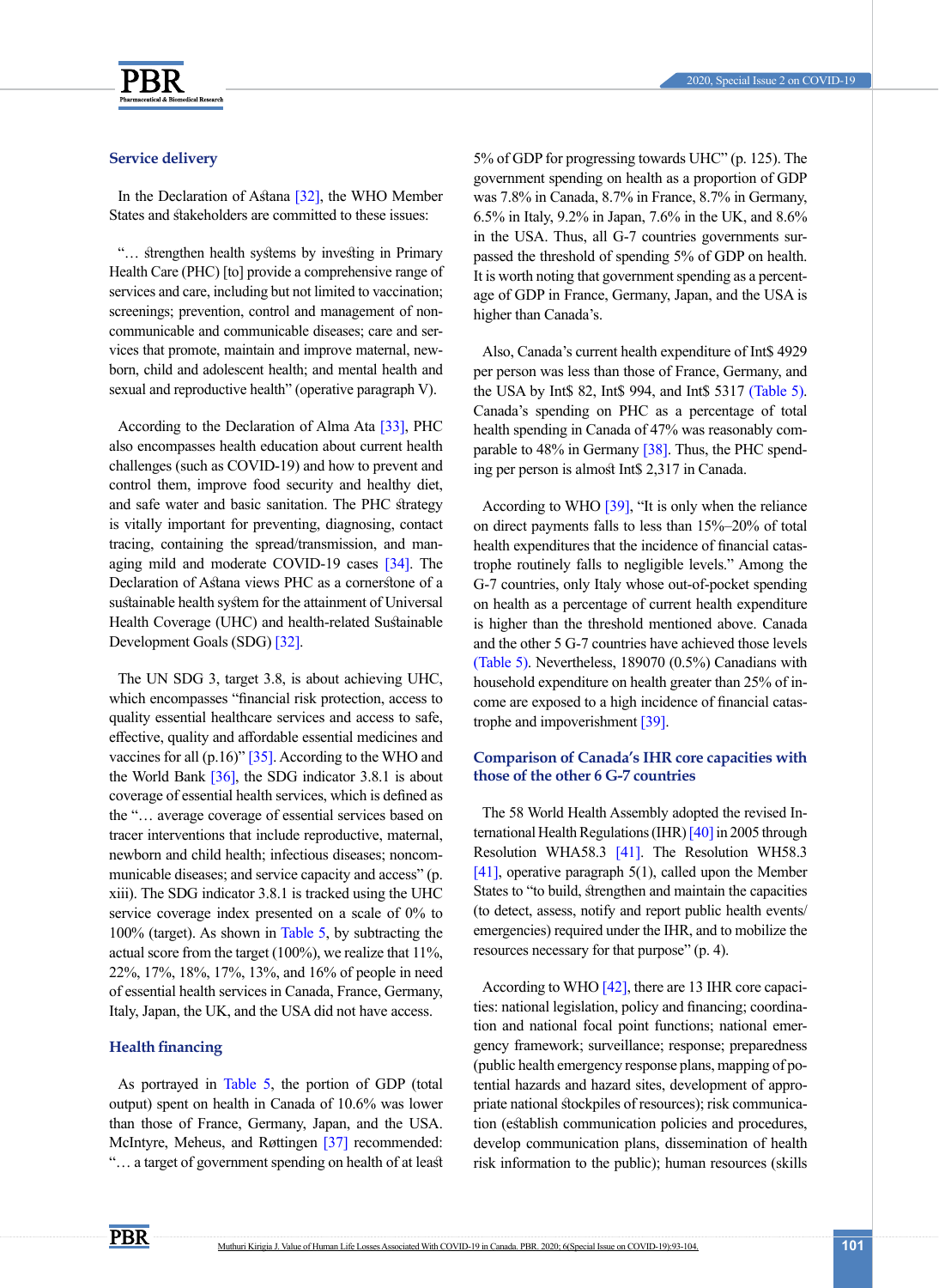

and competencies of public health personnel); laboratory (for reliable and timely laboratory identification of infectious agents and other hazards); zoonotic events; food safety events; chemical events; and radiological and nuclear emergencies. Each member state self-assesses on a scale of 0 (non-existent) to 100 (target) each of the abovementioned IHR core capacities, and then an average score is calculated. Figure 2 provides a comparison of the G-7 countries IHR core capacity scores.

### **Source: Generated by authors using data from WHO** [43]

In 2019, Canada self-assessed the 13 core capacities in Figure 2 to be on target or optimal (100) [43]. The average of 13 IHR core capacities score for Canada of 99% was higher than 82% in France, 88% in Germany, 85% in Italy, 95% in Japan, 93% in the UK, and 92% in the USA [6]. However, how come that the total COVID-19 cases and deaths per million population in Canada are higher compared to those of, for example, Germany and Japan. According to Althubaiti [\[44\]](#page-11-3), "... self-reported data are often argued to be unreliable and threatened by self-reporting bias. … bias can arise from social desirability, recall period, sampling approach, or selective recall".

### **Study limitations**

There are some study limitations. First, the current study excluded the resources used in COVID-19 testing, contact tracing and quarantine, transportation, hospitalization (bed, food, water, soap, towels), treatment (time on ventilators, medicines), interment  $[21, 22]$  $[21, 22]$  $[21, 22]$ , and psychological effects on the dead (fear, anxiety, and pain before death) and family members (grief and social stigma) [\[45\]](#page-11-4).

Second, per capita GDP ignores the contribution of economic production processes to environmental degradation, improvements of ozone layer following COVID-related economic lockdown, inequalities in the distribution of in-come and wealth within society, and quality of life [46, [47\]](#page-11-5).

Third, some critics may take issue with the approach taken by the researchers to value the years of life lost among the elderly (60 years and older) at the same net GDP per capita as the younger folk. The same net GDP per capita was used even for the elderly because they contribute to society through consumption of goods and services, participation in the formal (or informal) workforce, payment of taxes, cash and asset transfer to younger generations, entrepreneurship and investment, innovation, social and cultural contribution, and social cohesion [48, [49\]](#page-11-6).

### **5. Conclusion**

The study succeeded in assessing the dollar value of human life losses associated with COVID-19 in Canada. The average value of human life lost is 4-fold the GDP per person in Canada. Therefore, to prevent human life and economic losses from the ongoing and future pandemics, Canada needs to grow its investments into the national health system to bridge the existing gap of 11% in the UHC service coverage index; the 1% gap in IHR capacities; and the 1% and 18% gaps coverage gaps of Canada's population without access to safely-managed drinking-water and sanitation [7]. It is vital that Canada bridges the remaining gaps in coverage of essential health services and safely managed drinking water and sanitation services not only for economic reasons but also because those services are human rights [\[50\]](#page-11-1).

### **Ethical Considerations**

### **Compliance with ethical guidelines**

The ethical approval was unnecessary because the study analyzed data from the Canada Government, Worldometer, IMF, and WHO databases. Those databases are freely available to the public.

### **Funding**

This research did not receive any grant from funding agencies in the public, commercial, or non-profit sectors.

### **Authors' contributions**

Conceptualization and supervision, and writing – original draft: Joses Muthuri Kirigia; Writing – original draft, writing – review & editing: Rose Nabi Deborah Karimi Muthur; Methodology, data collection, data analysis: Both authors.

### **Conflict of interest**

The authors declared no conflict of interest.

### **Acknowledgments**

We are grateful to Lenity Honesty Kainyu Nkanata for creating an enabling living and working environment. The Pharmaceutical and Biomedical Research Editor-in-Chief and anonymous peer reviewers' valuable suggestions helped improve this paper's quality.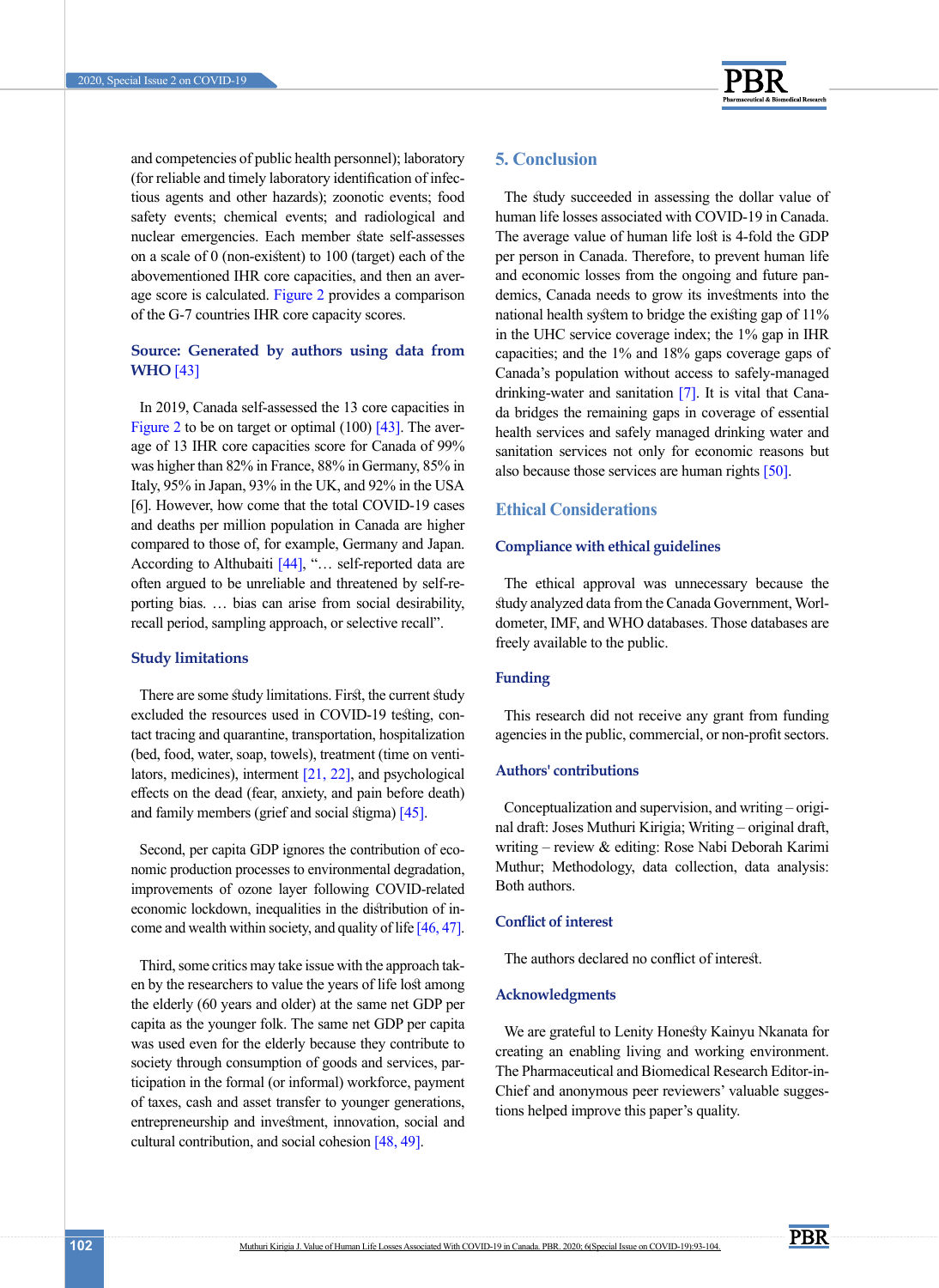

### **References**

- <span id="page-10-0"></span>[1] International Monetary Fund (IMF). World economic outlook database [Internet]. 2019 [Updated 2020 July 15]. Available from: [https://www.imf.org/en/Publications/SPROLLs/](https://www.imf.org/en/Publications/SPROLLs/world-economic-outlook-databases#sort=%40imfdate%20desce) [world-economic-outlook-databases#sort=%40imfdate%20](https://www.imf.org/en/Publications/SPROLLs/world-economic-outlook-databases#sort=%40imfdate%20desce) [descending](https://www.imf.org/en/Publications/SPROLLs/world-economic-outlook-databases#sort=%40imfdate%20desce)
- <span id="page-10-1"></span>[2] United Nations Development Programme (UNDP). Human development report 2019. Beyond income, beyond averages, beyond today: Inequalities in human development in the 21st century. New York: UNDP; 2019. [http://hdr.undp.org/](http://hdr.undp.org/sites/default/files/hdr2019.pdf ) [sites/default/files/hdr2019.pdf](http://hdr.undp.org/sites/default/files/hdr2019.pdf )
- <span id="page-10-2"></span>[3] IMF. G-20 surveillance note. COVID-19-Impact and Policy Considerations. G-20 Finance Ministers and Central Bank Governors' Meetings, April 15, 2020. Washington, D.C.:<br>IMF: 2020. https://www.imf.org/external/np/g20/ IMF; 2020. [https://www.imf.org/external/np/g20/](https://www.imf.org/external/np/g20/pdf/2020/041520.pdf) [pdf/2020/041520.pdf](https://www.imf.org/external/np/g20/pdf/2020/041520.pdf)
- [4] Worldometer. COVID-19 Coronavirus Pandemic. Reported cases and deaths by country, territory, or conveyance [Internet]. 2020 [Last Updated 2020 Jul 16]. Available from: <https://www.worldometers.info/coronavirus/>
- [5] Worldometer. Canada coronavirus cases [Internet]. 2020 [Updated 2020 Jul 16]. Available from: [https://www.worl](https://www.worldometers.info/coronavirus/country/canada/)[dometers.info/coronavirus/country/canada/](https://www.worldometers.info/coronavirus/country/canada/)
- <span id="page-10-3"></span>[6] Government of Canada. Coronavirus disease 2019 (COV-ID-19): Epidemiology update [Internet]. 2020 [Updated 2020 July 13]. Available from: [https://health-infobase.canada.ca/](https://health-infobase.canada.ca/covid-19/epidemiological-summary-covid-19-cases.html ) [covid-19/epidemiological-summary-covid-19-cases.html](https://health-infobase.canada.ca/covid-19/epidemiological-summary-covid-19-cases.html )
- [7] WHO. World Health Statistics 2020: Monitoring health for the SDGs, sustainable development goals. Geneva: WHO; 2020. [https://apps.who.int/iris/handle/10665/332070](https://apps.who.int/iris/handle/10665/332070 )
- [8] WHO. Global health expenditure database [Online]. Geneva: WHO; 2020. [https://apps.who.int/nha/database](https://apps.who.int/nha/database )
- <span id="page-10-4"></span>[9] Statistics Canada. COVID-19 disruptions and agriculture: Temporary Foreign workers. Catalogue no. 45280001. Ottawa: Statistics Canada; 2020. [https://www150.statcan.gc.ca/](https://www150.statcan.gc.ca/n1/en/catalogue/45280001) [n1/en/catalogue/45280001](https://www150.statcan.gc.ca/n1/en/catalogue/45280001)
- <span id="page-10-5"></span>[10] Doreleyers A, Knighton T. COVID-19 Pandemic: Academic impacts on postsecondary students in Canada. Catalogue no. 45280001. Ottawa: Statistics Canada; 2020. [https://](https://www150.statcan.gc.ca/n1/en/catalogue/45280001) [www150.statcan.gc.ca/n1/en/catalogue/45280001.](https://www150.statcan.gc.ca/n1/en/catalogue/45280001)
- [11] Wall K. COVID-19 Pandemic: Financial impacts on postsecondary students in Canada. Catalogue no. 45280001. Ottawa: Statistics Canada; 2020. [https://www150.statcan.gc.ca/](https://www150.statcan.gc.ca/n1/pub/45-28-0001/452800012020001-eng.htm) [n1/pub/45-28-0001/452800012020001-eng.htm](https://www150.statcan.gc.ca/n1/pub/45-28-0001/452800012020001-eng.htm)
- <span id="page-10-6"></span>[12] Statistics Canada. Wholesale trade, March 2020. Eastern time in the daily, Wednesday, May 20, 2020. Ottawa: Statistics Canada; 2020. [https://www150.statcan.gc.ca/n1/en/](https://www150.statcan.gc.ca/n1/en/catalogue/45280001) [catalogue/45280001](https://www150.statcan.gc.ca/n1/en/catalogue/45280001)
- <span id="page-10-7"></span>[13] Jeon SH, Ostrovsky Y. The impact of COVID-19 on the gig economy: Short- and long-term concerns. Catalogue no. 45280001. Ottawa: Statistics Canada; 2020. [https://](https://www150.statcan.gc.ca/n1/en/catalogue/45280001 ) [www150.statcan.gc.ca/n1/en/catalogue/45280001](https://www150.statcan.gc.ca/n1/en/catalogue/45280001 )
- <span id="page-10-8"></span>[14] Statistics Canada. Impact of COVID-19 on small businesses in Canada. Catalogue no. 45280001. Ottawa: Statistics Canada; 2020.
- <span id="page-10-9"></span>[15] Statistics Canada. Canadian Economic Dashboard and COVID-19. Ottawa: Statistics Canada; 2020. [https://](https://www150.statcan.gc.ca/n1/pub/71-607-x/71-607-x2020009-eng.htm.) [www150.statcan.gc.ca/n1/pub/71-607-x/71-607-x2020009](https://www150.statcan.gc.ca/n1/pub/71-607-x/71-607-x2020009-eng.htm.) [eng.htm.](https://www150.statcan.gc.ca/n1/pub/71-607-x/71-607-x2020009-eng.htm.)
- <span id="page-10-10"></span>[16] Messacar D, Morissette R. Work interruptions and financial vulnerability. Catalogue no. 45280001. Ottawa: Statistics Canada; 2020. [https://www150.statcan.gc.ca/n1/en/cata]( https://www150.statcan.gc.ca/n1/en/catalogue/45280001)[logue/45280001]( https://www150.statcan.gc.ca/n1/en/catalogue/45280001)
- [17] Government of Canada. Canada's COVID-19 Economic Response Plan. Ottawa: Department of Finance; 2020. [htt](https://www.canada.ca/en/department-finance/economic-response-plan.html)[ps://www.canada.ca/en/department-finance/economic](https://www.canada.ca/en/department-finance/economic-response-plan.html)[response-plan.html](https://www.canada.ca/en/department-finance/economic-response-plan.html)
- <span id="page-10-11"></span>[18] Organisation for Economic Cooperation and Development (OECD). The wellbeing of nations: the role of human and social capital. Paris: OECD; 2001.
- [19] Weisbrod BA. The Valuation of Human Capital. J Political Econ. 1961; 69(5):425-36. [[DOI:10.1086/258535\]](https://doi.org/10.1086/258535)
- [20] Rice DP, Cooper B. The economic value of human life. Am J Public Health. 1967; 57(11):1954-66. [\[DOI:10.2105/](https://doi.org/10.2105/AJPH.57.11.1954) [AJPH.57.11.1954\]](https://doi.org/10.2105/AJPH.57.11.1954) [[PMID](https://www.ncbi.nlm.nih.gov/pubmed/6069745)] [\[PMCID](http://www.ncbi.nlm.nih.gov/pmc/articles/PMC1227852)]
- <span id="page-10-12"></span>[21] Kirigia JM, Muthuri RNDK. The fiscal value of human lives lost from Coronavirus Disease (COVID-19) in China. BMC Res Notes. 2020; 13(198):1-5. [\[DOI:10.1186/s13104-020-](https://doi.org/10.1186/s13104-020-05044-y) [05044-y\]](https://doi.org/10.1186/s13104-020-05044-y) [[PMID](https://www.ncbi.nlm.nih.gov/pubmed/32238182)] [\[PMCID](http://www.ncbi.nlm.nih.gov/pmc/articles/PMC7110291)]
- <span id="page-10-14"></span>[22] Kirigia JM, Muthuri RNDK. Discounted monetary value of human lives lost due to COVID-19 in the USA as of May 3 2020. J Dent Med Sci. 2020; 19(5):51-4. [\[DOI:10.1108/JHR-04-](https://doi.org/10.1108/JHR-04-2020-0116) [2020-0116\]](https://doi.org/10.1108/JHR-04-2020-0116)
- <span id="page-10-16"></span>[23] Kirigia JM, Muthuri RNDK, Nkanata LHK. The monetary value of human life losses associated with COVID-19 in Turkey. Emerald Open Res. 2020; 2:44. [[DOI:10.35241/emeral](https://doi.org/10.35241/emeraldopenres.13822.1)[dopenres.13822.1](https://doi.org/10.35241/emeraldopenres.13822.1)] [\[PMCID](http://www.ncbi.nlm.nih.gov/pmc/articles/PMC7390608)]
- <span id="page-10-15"></span>[24] Kirigia JM, Muthuri RNDK. The discounted money value of human lives lost due to COVID-19 in Spain. J Health Res 2020. [\[DOI:10.12688/f1000research.26975.1](https://doi.org/10.12688/f1000research.26975.1)]
- <span id="page-10-13"></span>[25] Kirigia JM, Muthuri RNDK. The net present value of human lives lost due to COVID-19 in the United Kingdom (UK). Pharm Biomed Res. 2020. [\[DOI:10.12688/f1000re](https://doi.org/10.12688/f1000research.26975.1)[search.26975.1](https://doi.org/10.12688/f1000research.26975.1)]
- [26] Wordometer. Life Expectancy of the World Population [Internet]. 2020 [Last Updated 2020 Jul 14]. Available from: [https://www.worldometers.info/demographics/life-ex](https://www.worldometers.info/demographics/life-expectancy/)[pectancy/](https://www.worldometers.info/demographics/life-expectancy/)
- [27] WHO. Global Health Observatory. Health workforce [Internet]. 2020 [Updated 2020 Jul 06]. Available from: [https://](https://www.who.int/data/gho/data/themes/topics/health-workforce) [www.who.int/data/gho/data/themes/topics/health](https://www.who.int/data/gho/data/themes/topics/health-workforce)[workforce](https://www.who.int/data/gho/data/themes/topics/health-workforce)
- [28] WHO. Global Health Observatory. Universal health coverage [Internet]. 2020 [Updated 2020 Jul 06]. Available from [https://www.who.int/data/gho/data/themes/universal](https://www.who.int/data/gho/data/themes/universal-health-coverage)[health-coverage](https://www.who.int/data/gho/data/themes/universal-health-coverage)
- [29] WHO. World Health Statistics 2015. Geneva: WHO; 2015.
- [30] WHO. Emergency care systems for universal health coverage: Ensuring timely care for the acutely ill and injured. World Health Assembly Resolution WHA72.16. Geneva: WHO; 2019.